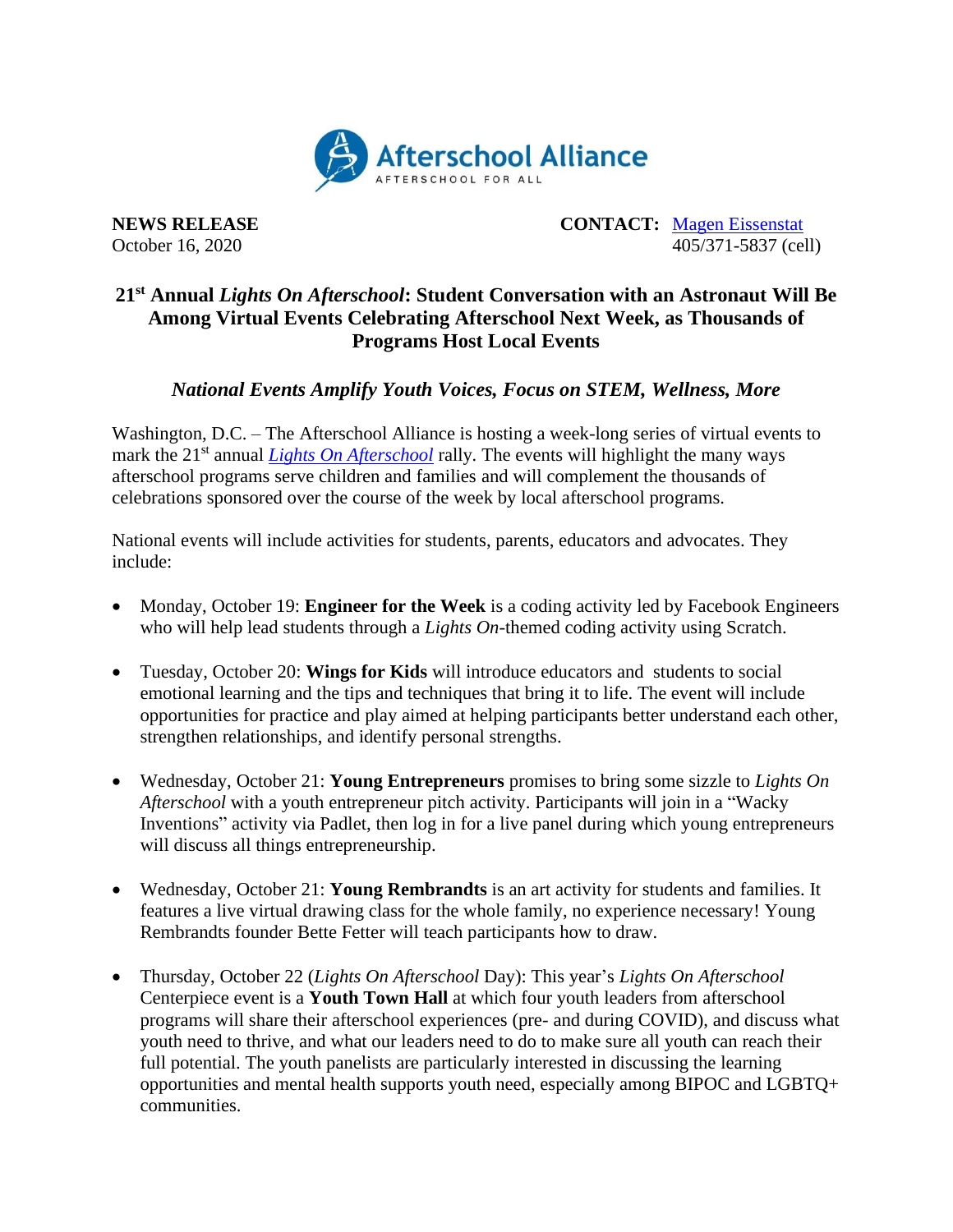- Friday, October 23: **The Million Girls Moonshot and NASA**, in collaboration with the Afterschool Alliance, aim to provide afterschool youth with an out-of-this world *Lights On* experience. Students will speak live with astronaut Jasmin Moghbeli about her journey to becoming an astronaut, and answer questions about the Artemis mission to land on the moon.
- Friday, October 23: To wrap up the week, a session on **Mindfulness**, an opportunity to come together for a mindful moment and take stock of all the great learnings of the week. The session will focus on the power of expressing gratitude, even in the midst of so many resilience-taxing unknowns.

More information on each of the events is available at <http://afterschoolalliance.org/loaVirtualEvents.cfm>

"The response to COVID from afterschool programs has been remarkable," said Afterschool Alliance Executive Director Jodi Grant, "so this year's events are designed to celebrate their incredible contributions and to highlight the need for more support for afterschool programs. The Afterschool Alliance's [latest surveys](http://afterschoolalliance.org/documents/Afterschool-COVID-19-Wave-2-Brief.pdf) find that programs and parents are challenged by virtual learning and evolving school schedules. Programs are also constrained by budgets inadequate to address new safety protocols and students' emerging needs. It's time, first, to applaud afterschool programs and, second, make sure they get the support they need."

Organized by the Afterschool Alliance, the 21st annual *[Lights On Afterschool](http://www.afterschoolalliance.org/loa.cfm)* will be unlike previous national rallies for afterschool, with local programs hosting a mix of virtual and inperson events focusing on science, music and dance, sports and fitness, academics, community service, social and emotional wellness, and more. Local hosts include 4-Hs, Boys & Girls Clubs, YMCAs, parks, museums, community centers, and others, events will be mostly virtual in communities around the country.

For the 14<sup>th</sup> consecutive year, the New York skyline will shine for afterschool one night during *Lights On Afterschool* week when the iconic Empire State Building is lit in yellow and blue to celebrate. Afterschool supporters also are working with local officials to light up local landmarks and buildings around the country to show their support for afterschool programs.

The [Afterschool Alliance](http://www.afterschoolalliance.org/) organizes *Lights On Afterschool* to underscore the need to invest in afterschool programs, which in normal times provide help with homework; skilled mentors; art, dance and music; healthy snacks and meals; computer programming; opportunities to think critically, collaborate and communicate with peers and adults; job and college readiness; sports and fitness activities; robotics; and opportunities for hands-on, team-based learning. During the pandemic, programs have stepped up to provide virtual educational activities, deliver meals and enrichment kits, help families bridge the digital divide, check in with children to ensure their social and emotional needs are being met, connect families to social services, care for the children of essential workers and first responders, and much more.

The [America After 3PM](http://www.afterschoolalliance.org/AA3PM/) household survey of 30,000 families, commissioned by the Afterschool Alliance, found that participation in afterschool programs has increased to 10.2 million students nationwide – but the unmet demand is great. For every child in an afterschool program today, two more are waiting to get in. Unmet demand is especially high in rural communities and communities of concentrated poverty. One in five students in the United States is unsupervised